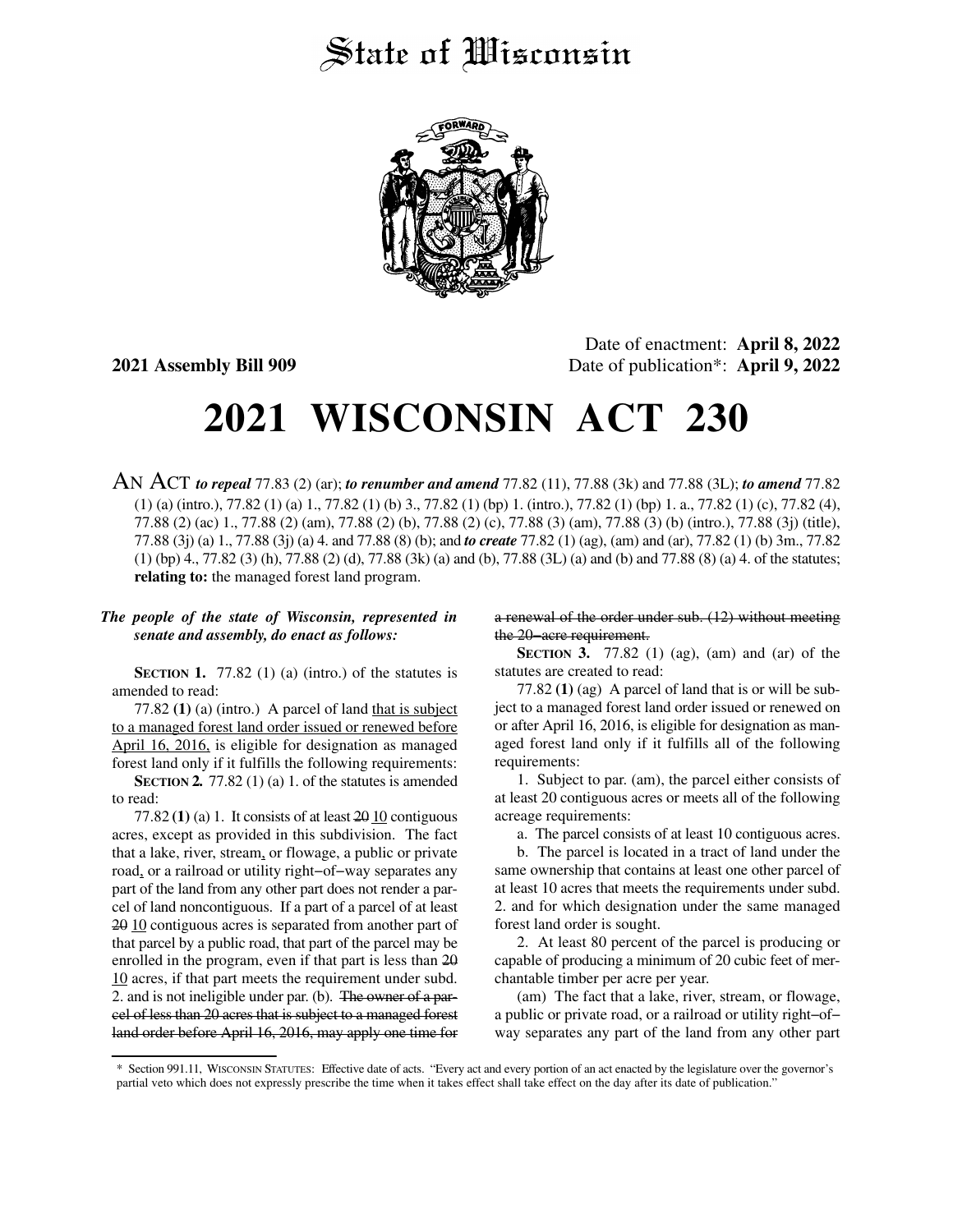does not render a parcel of land noncontiguous and does not render ownership of land noncontiguous.

(ar) The owner of a parcel that does not meet the acreage requirements in par. (ag) 1. and that is subject to a managed forest land order issued before April 16, 2016, may apply one time for a renewal of the order under sub. (12) on or after April 16, 2016, without meeting the acreage requirements under par. (ag) 1.

**SECTION 4.** 77.82 (1) (b) 3. of the statutes is amended to read:

77.82 **(1)** (b) 3. A parcel on which a building or an improvement associated with a building is located. that is developed for a human residence. This subdivision applies only to a parcel of land subject to a managed forest land order issued or renewed before April 16, 2016.

**SECTION 5.** 77.82 (1) (b) 3m. of the statutes is created to read:

77.82 **(1)** (b) 3m. A parcel on which a building or an improvement associated with a building is located. This subdivision applies only to a parcel of land subject to a managed forest land order issued or renewed on or after April 16, 2016.

**SECTION 6.** 77.82 (1) (bp) 1. (intro.) of the statutes is amended to read:

77.82 **(1)** (bp) 1. (intro.) For purposes of par. (b)  $\frac{3}{2}$ . 3m., and except as provided in subd. 2., an improvement is any of the following:

**SECTION 7.** 77.82 (1) (bp) 1. a. of the statutes is amended to read:

77.82 **(1)** (bp) 1. a. Any accessory building, structure, or fixture that is built or placed on the parcel for its benefit.

**SECTION 8.** 77.82 (1) (bp) 4. of the statutes is created to read:

77.82 **(1)** (bp) 4. Notwithstanding par. (b) 3., a building used exclusively for storage that is located on a parcel does not make that parcel ineligible for designation as managed forest land.

**SECTION 9.** 77.82 (1) (c) of the statutes is amended to read:

77.82 **(1)** (c) In addition to the requirements under pars. (a) and, (ag), and (b), for land subject to an application under sub. (4m), all forest croplands owned by the applicant on the date on which the application is filed that are located in the municipality or municipalities for which the application is filed shall be included in the application.

**SECTION 10.** 77.82 (3) (h) of the statutes is created to read:

77.82 **(3)** (h) 1. Under this paragraph, "large ownership" means 1,000 or more acres of land designated as managed forest land that has the same owner.

2. The department may promulgate rules that subject large ownerships to management plan requirements that deviate from the requirements under pars. (ag) to (g).

**SECTION 11.** 77.82 (4) of the statutes is amended to read:

77.82 **(4)** ADDITIONS TO MANAGED FOREST LAND. An owner of land that is designated as managed forest land may file an application with the department to designate as managed forest land an additional parcel of land if the additional parcel is at least 3 acres in size and is contiguous to any of that designated land or is not contiguous to that designated land but meets the requirements under sub. (1) (ag). The application shall be accompanied by a nonrefundable \$20 application recording fee unless a different amount for the fee is established by the department by rule at an amount equal to the average expense to the department of recording an order issued under this subchapter. The fee shall be deposited in the conservation fund and credited to the appropriation under s. 20.370 (2) (cr). The application shall be filed on a department form and shall contain any additional information required by the department. The tax rate applicable to an addition under this subsection shall be the tax rate currently applicable to the parcel managed forest land order to which the land is being added. Except for the minimum acreage requirements under sub. (1) (ag) 1. b. that apply to a noncontiguous addition, the eligibility requirements applicable to an addition under this subsection are the eligibility requirements under the order that designated the parcel to which the land is being added.

**SECTION 12.** 77.82 (11) of the statutes is renumbered 77.82 (11) (a) and amended to read:

77.82 **(11)** (a) An order issued under this subchapter shall constitute a contract between the state and the owner and shall remain in effect for the period specified in the application unless the land is withdrawn under s. 77.84  $(3)$  (b) or 77.88. Except as provided in subs.  $(3)$  (f) and (11m), the department may not amend or otherwise change the terms of an order or management plan to conform with changes made to any provision of this subchapter subsequent to the date on which the order was entered or the plan was approved.

(b) If a statute is enacted or a rule is promulgated during the period of the order that materially changes the terms of the order as provided under this paragraph, the landowner shall elect between acceptance of modifications to the contract consistent with the provisions of the statute or rule or voluntary withdrawal of the land without penalty. A statutory change does not constitute a material change to an order unless, in the act that makes the change, the legislature states that the act or a provision in the act makes a material change to orders entered into under prior law. A promulgated rule does not constitute a material change to an order unless the rule includes a statement that the rule constitutes a material change to orders entered into under prior rules and the department includes in its report to the legislature under s. 227.19 (2) a statement that the rule constitutes a material change to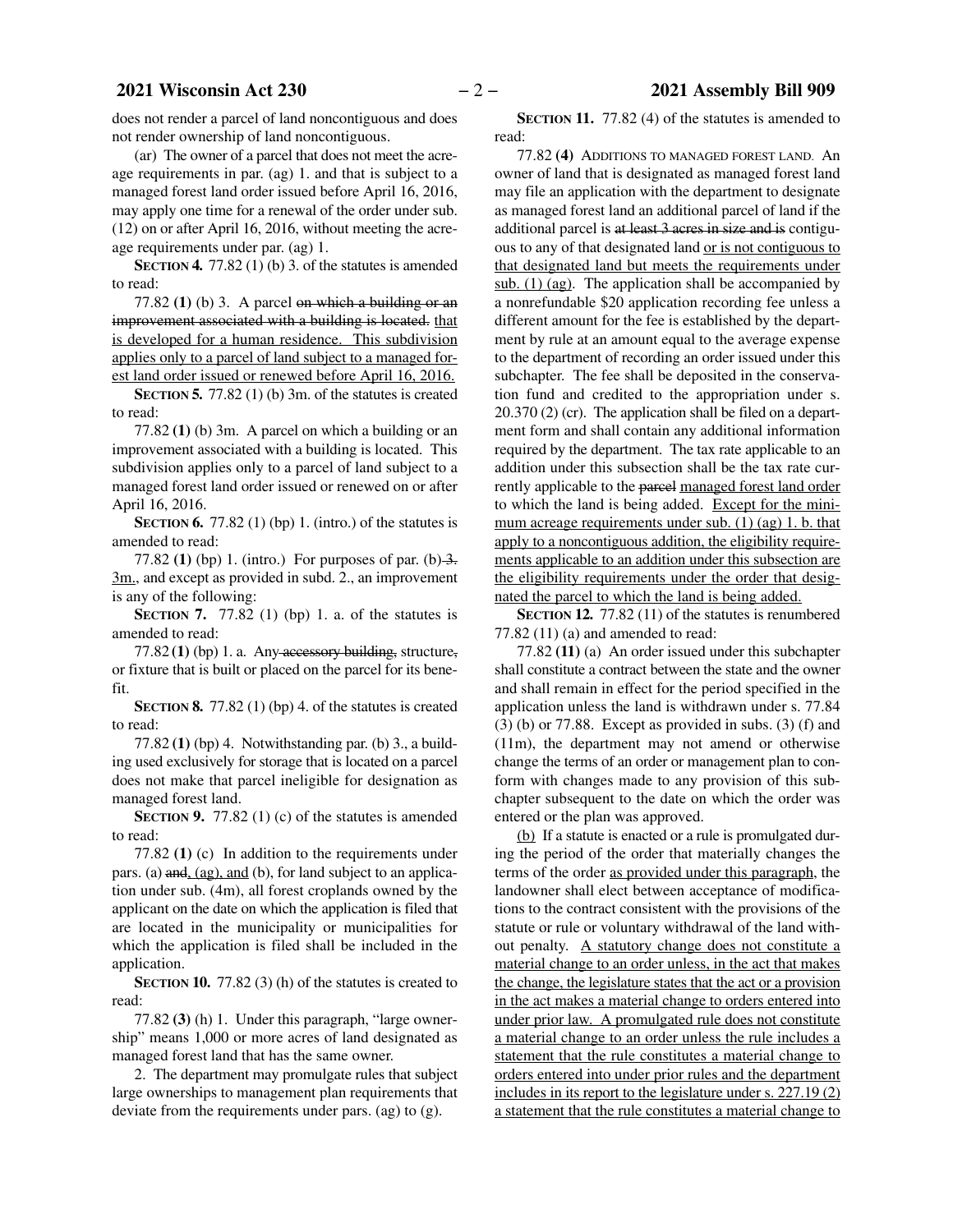orders entered into under prior rules and an analysis of this determination.

**SECTION 13.** 77.83 (2) (ar) of the statutes is repealed. **SECTION 15.** 77.88 (2) (ac) 1. of the statutes is amended to read:

77.88 **(2)** (ac) 1. If the land transferred under par. (a) meets the eligibility requirements under s. 77.82 (1) (a) and, (ag), and (b), the land shall continue to be designated as managed forest land if the transferee, within 30 days after a transfer of ownership, files a form provided by the department signed by the transferee. By signing the form, the transferee certifies to the department an intent to comply with the existing management plan for the land and any amendments to the plan. The transferee shall provide proof that each person holding any encumbrance on the land agrees to the designation. The transferee may designate an area of the transferred land closed to public access as provided under s. 77.83. The department shall issue an order continuing the designation of the land as managed forest land under the new ownership. The transferee shall pay a \$100 fee that will accompany the report. The fee shall be deposited in the conservation fund. Twenty dollars of the fee or a different amount of the fee as may be established under subd. 2. shall be credited to the appropriation under s. 20.370 (2) (cr). The department shall immediately notify each person entitled to notice under s. 77.82 (8).

**SECTION 16.** 77.88 (2) (am) of the statutes is amended to read:

77.88 **(2)** (am) *Transferred land; requirements not met.* If the land transferred under par. (a) does not meet the eligibility requirements under s. 77.82 (1) (a) and, (ag), and (b), the department shall issue an order withdrawing the land from managed forest land designation and shall may assess against the owner a withdrawal tax under sub. (5) and the withdrawal fee under sub. (5m).

**SECTION 17.** 77.88 (2) (b) of the statutes is amended to read:

77.88 **(2)** (b) *Remaining land; requirements met.* If the land remaining after a transfer under par. (a) meets the eligibility requirements under s. 77.82 (1) (a)  $\text{and, (ag)}$ , and (b), the remaining land shall continue to be designated as managed forest land.

**SECTION 18.** 77.88 (2) (c) of the statutes is amended to read:

77.88 **(2)** (c) *Remaining land; requirements not met.* If the land remaining after a transfer under par. (a) does not meet the eligibility requirements under s. 77.82 (1) (a) and, (ag), and (b), the department shall issue an order withdrawing the land and shall may assess against the owner the withdrawal tax under sub. (5) and the withdrawal fee under sub. (5m). Notwithstanding s. 77.90, the owner is not entitled to a hearing on an order withdrawing land under this paragraph.

**SECTION 19.** 77.88 (2) (d) of the statutes is created to read:

77.88 **(2)** (d) *Transfer of unenrolled land.* If the owner of a tract of land under s. 77.82 (1) (ag) 1. b. sells or otherwise transfers land within the tract that is not subject to a managed forest land order, the transferee shall notify the department of the transfer.

**SECTION 20.** 77.88 (3) (am) of the statutes is amended to read:

77.88 **(3)** (am) *Entire parcels.* Upon request of an owner of managed forest land to withdraw an entire parcel of managed forest land, the department shall issue an order withdrawing the land and shall assess against the owner the withdrawal tax under sub. (5) and the withdrawal fee under sub. (5m).

**SECTION 21.** 77.88 (3) (b) (intro.) of the statutes is amended to read:

77.88 **(3)** (b) *Parts of parcels.* (intro.) Upon request of an owner of managed forest land to withdraw part of a parcel of managed forest land, the department shall issue an order withdrawing the land subject to the request and shall assess against the owner the withdrawal tax under sub. (5) and the withdrawal fee under sub. (5m) if all of the following apply:

**SECTION 22.** 77.88 (3j) (title) of the statutes is amended to read:

77.88 **(3j)** (title) VOLUNTARY WITHDRAWAL; OTHER CONSTRUCTION; SMALL LAND SALES.

**SECTION 23.** 77.88 (3j) (a) 1. of the statutes is amended to read:

77.88 **(3j)** (a) 1. The purpose for which the owner requests that the department withdraw the land is for the sale of the land or for a construction site.

**SECTION 24.** 77.88 (3j) (a) 4. of the statutes is amended to read:

77.88 **(3j)** (a) 4. The land remaining after withdrawal meets the eligibility requirements under s. 77.82 (1) (a) and,  $(ag)$ , and  $(b)$ .

**SECTION 25.** 77.88 (3k) of the statutes is renumbered 77.88 (3k) (intro.) and amended to read:

77.88 **(3k)** VOLUNTARY WITHDRAWAL; PRODUCTIVITY. (intro.) Upon the request of an owner of managed forest land to withdraw part of a parcel of the owner's land, the department shall issue an order of withdrawal if the department determines that the parcel is unable to produce merchantable timber in the amount required under s.  $77.82(1)(a)$  2. The order shall withdraw only the number of acres that is necessary for the parcel to resume its ability to produce the required amount. or (ag) 2. No withdrawal tax under sub. (5) or withdrawal fee under sub. (5m) may be assessed. The order shall withdraw only the number of acres that is necessary for the parcel to resume its ability to produce the required amount, except that all of the following apply:

**SECTION 26.** 77.88 (3k) (a) and (b) of the statutes are created to read:

77.88 **(3k)** (a) If the land remaining in the parcel after the requested withdrawal does not meet the eligibility